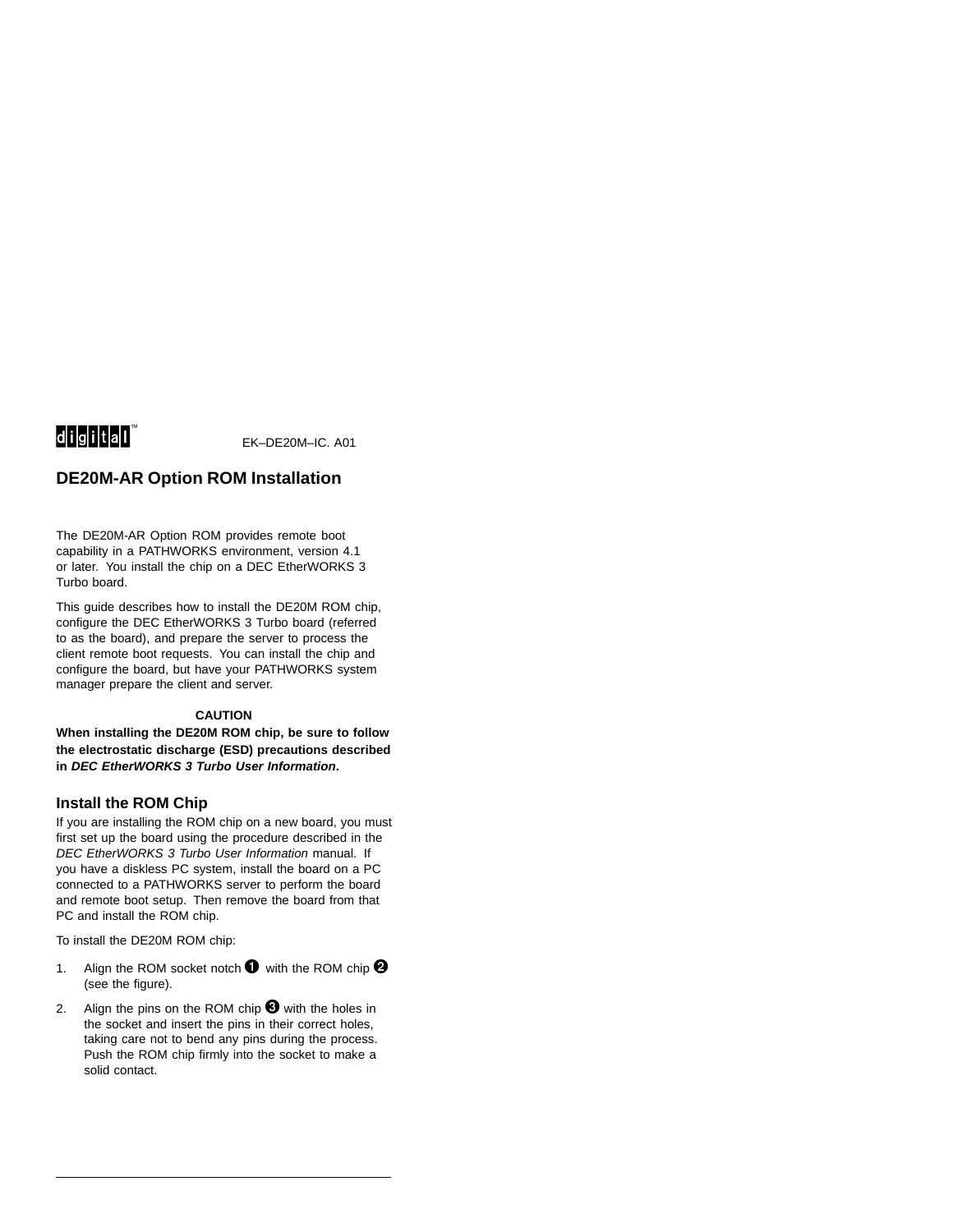After you install the ROM chip, insert the board into the system and turn on the power.



2

# **Configure the Board**

Use a system with disk drives and DOS already installed to configure the board as follows:

- 1. Insert the DEC EtherWORKS 3 Turbo diskette into the PC disk drive and set the default directory to the drive being used.
- 2. Type NICSETUP at the DOS system prompt, then press Enter. The screen displays information for all boards installed. Press Enter again to display the Main Menu.
- 3. Select the Setup option, then press Enter. The screen displays the current board configuration.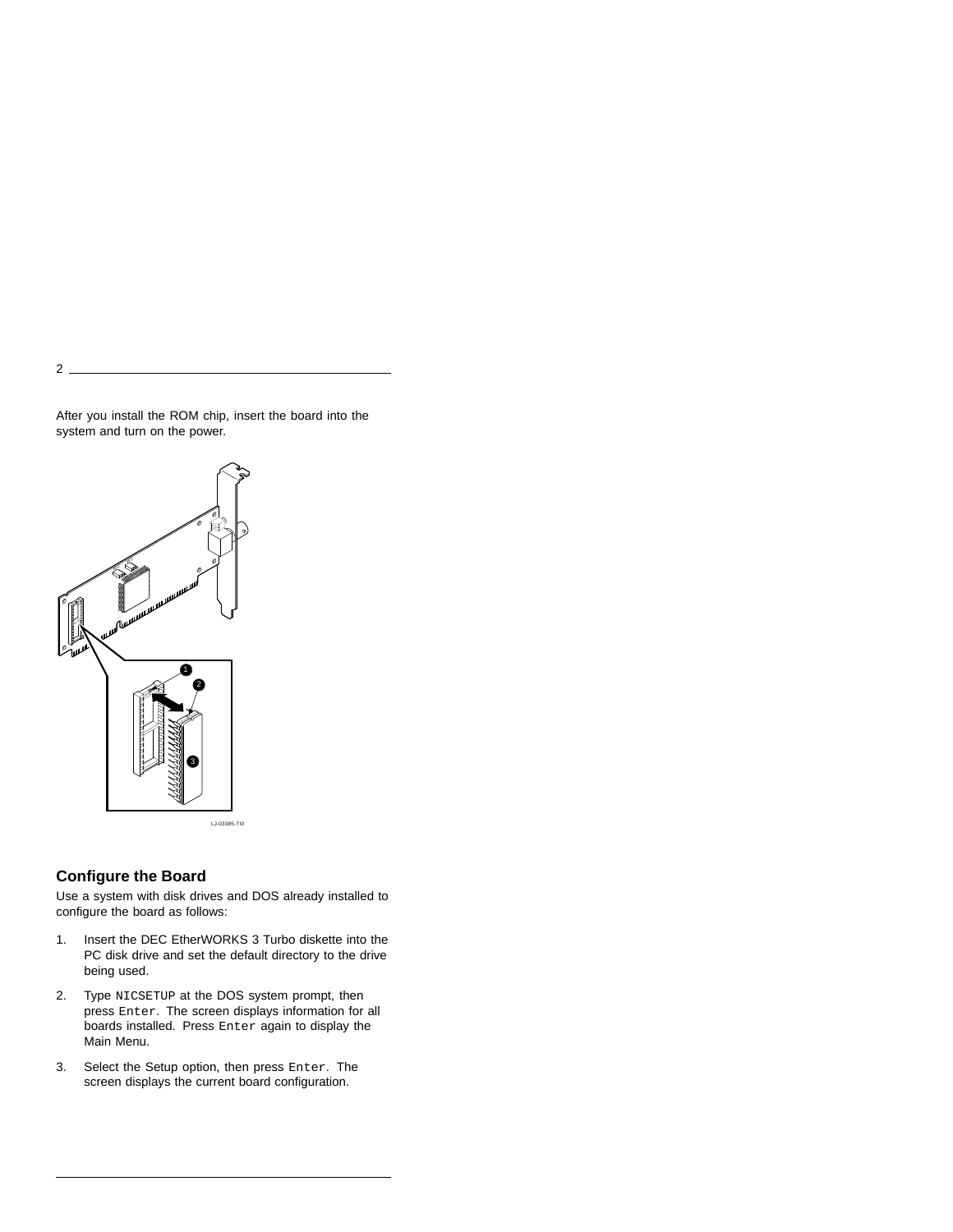3

- 4. To enable Remote Boot, select the Custom Configuration option, then press Enter twice to display the User Selected Configuration screen.
- 5. Select the Remote Boot Enable option, then press Enter. Select the Save Configuration Data option and press Enter. Press Enter to write the data; press Enter to Continue.
- 6. To change the board setup, select the Setup option, then press Enter twice to display the User Selected Value screen.
- 7. Change the Memory Mode to 32K, then press Enter. This change sets the memory base to the default (D0000h). Press Enter again to accept the default. (See the DEC EtherWORKS 3 Turbo User Information manual to modify the memory base address.)
- 8. Select the Save Setup Data option, then press Enter. Press Enter again to write the data.
- 9. Press ESC twice to exit NICSETUP and return to the DOS prompt. The board is now set up with remote boot enabled.
- 10. Turn the system power off and then on again. **The changes you make in NICSETUP take effect only after a cold boot.**

### **Prepare the Client and Server**

Once the board is configured and before the first client is configured, have your PATHWORKS system manager install the DEC EtherWORKS 3 remote boot task image files on the server as follows:

- 1. Insert the DEC EtherWORKS 3 Remote Boot diskette into the disk drive of a PC connected to PATHWORKS.
- 2. Copy the PATHWORKS task image files from the EtherWORKS 3 Turbo Remote Boot diskette to the Personal Computing Systems Architecture (PCSA), version 4.1 or later, default file area on the server using the Network Files Transfer (NFT) program.

NFT> COPY/BLOCK FILE(S)?: A:\EWRK3\_?.TSK TO?: hostname"SYSTEM password"::SYS\$COMMON: [PCSA.LOAD\_FILE.V41]